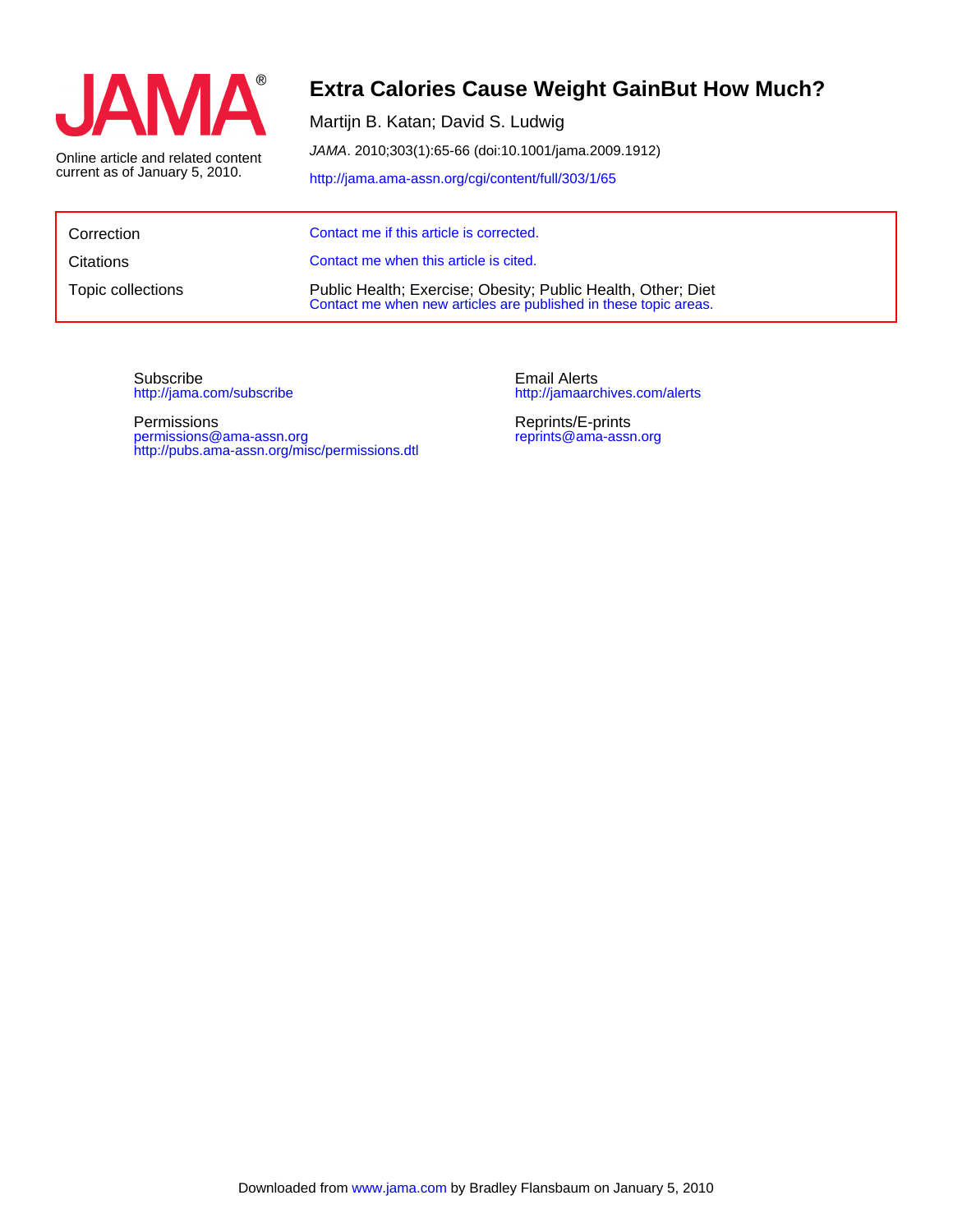# **Extra Calories Cause Weight Gain— But How Much?**

| Martijn B. Katan, PhD    |  |
|--------------------------|--|
| David S. Ludwig, MD, PhD |  |

OW MUCH WEIGHT WOULD AN INDIVIDUAL GAIN BY<br>
eating an extra chocolate chip cookie every day<br>
for life? One approach to answering this ques-<br>
tific articles, is based on the assumption that a pound (454 eating an extra chocolate chip cookie every day for life? One approach to answering this question, frequently used in textbooks<sup>1</sup> and scieng) of fat tissue has about 3500 kilocalories (kcal). Thus, a daily 60-kcal cookie would be expected to produce 0.2 kg (0.5 lb) weight gain in a month, 2.7 kg (6 lb) in a year, 27 kg (60 lb) in a decade, and many hundreds of pounds in a lifetime. This of course does not happen. In this article, the physiology of weight gain and loss is reviewed, and the amount of reduction of caloric intake necessary to avoid becoming overweight or obese is estimated.

## **Weight Change Is Self-limiting**

Body weight remains stable as long as the number of calories consumed equals the number expended through physical activities and metabolic processes. When energy intake increases above expenditure, the excess is used to build new tissue, and weight gain results. However, weight gain does not continue indefinitely. Carefully controlled overfeeding experiments show that calorie expenditure increases progressively because of the energetic costs of maintaining the newly created tissue. A person who consumes an extra cookie every day will initially experience weight gain, but over time an increasing proportion of the cookie's calories will go into repairing, replacing, and carrying the extra body tissue. After a few years of daily cookie eating, weight gain will level off at approximately 2.7 kg  $(6 lb).<sup>2</sup>$  Thus, a one-time step-up in caloric intake will cause body weight to increase asymptotically to a new, stable level.

The converse occurs when an individual reduces food intake. As body size diminishes, so does the amount of fuel needed to maintain and move it, and weight settles at a new steady level. In addition, weight loss produces changes in hormones, the autonomic nervous system, and the intrinsic efficiency of muscle that serve to conserve energy.<sup>3</sup> Therefore, additional weight loss can only be achieved by a more severe diet or a more arduous physical activity routine. Most individuals do the opposite: after having achieved some weight loss, they resume their original diet and exercise habits. Consequently, weight gain recurs rapidly.

### **How Much Are Americans Overeating?**

According to the first National Health and Nutrition Examination Survey (NHANES)—a nationally representative study of the US population—women aged 20 to 29 years had a mean body mass index (BMI) of 23 in the early 1970s.<sup>4</sup> The fourth NHANES, conducted in 1999 to 2002, found that women aged 50 to 59 years (who would have been in their 20s in the original study), had a mean BMI of 29,<sup>4</sup> representing a weight gain of approximately 16 kg (35 lb) in 28 years (**FIGURE**, A). How much overeating is needed to gain this amount of weight? Physiologists and physicists have developed mathematical models that accurately predict the effect of a discrete change in energy intake on body weight.<sup>2,5,6</sup> These equations suggest that a young adult woman must increase energy intake by 370 kcal per day to increase BMI from 23 to 29.<sup>2</sup> That increase probably occurs gradually. For example, adding 30 mL (1 oz) of sugar-sweetened beverage and walking 1 minute less per day creates a temporary energy surplus of about 13 kcal/d, leading to a weight gain of 0.6 kg (1.4 lb). Repeating changes in diet and physical activity of this magnitude on an annual basis for 28 years would produce the 370 kcal/d "energy gap" and 16-kg (35-lb) weight gain considered above.

To become obese, a much larger cumulative change in lifestyle would be required. The 90th percentile of BMI is 35 for men aged 50 to 59 years.<sup>7</sup> To reach this degree of adiposity from a BMI of 25 at age 25 years (Figure, B), an individual would need to increase energy intake, decrease physical activity, or both by 680 kcal per day.<sup>2</sup> For obese children, this energy gapis even greater. An adolescent at the 95th percentile of BMI at age 15 to 17 years is approximately 26 kg (58 lb) over ideal body weight.<sup>6</sup> Assuming normal weight at age 5 to 7 years, this individual must overconsume 700 to 1000 kcal every day during this period.<sup>6</sup> It is difficult to determine with certainty how energy intake has changed since the early 1970s, but some studies suggest a per capita increase of up to 500 kcal/d.<sup>8</sup>

### **Preventing Weight Gain**

Obesity is difficult to reverse. But what would it take for a lean young adult to stay that way, instead of gaining about 1 or 2 lbseveryyear? If theeffectofexcessenergyintakeonbodyweight

©2010 American Medical Association. All rights reserved. (Reprinted) JAMA, January 6, 2010—Vol 303, No. 1 **65**

**Author Affiliations:** Institute of Health Sciences, VU University, Amsterdam, the Netherlands (Dr Katan); and Optimal Weight for Life Program, Department of Medicine, Children's Hospital, Boston, Massachusetts (Dr Ludwig). **Corresponding Author:** Martijn B. Katan, PhD, Institute of Health Sciences, VU University, De Boelelaan 1085, 1081 HV Amsterdam, the Netherlands (katan99 @falw.vu.nl).